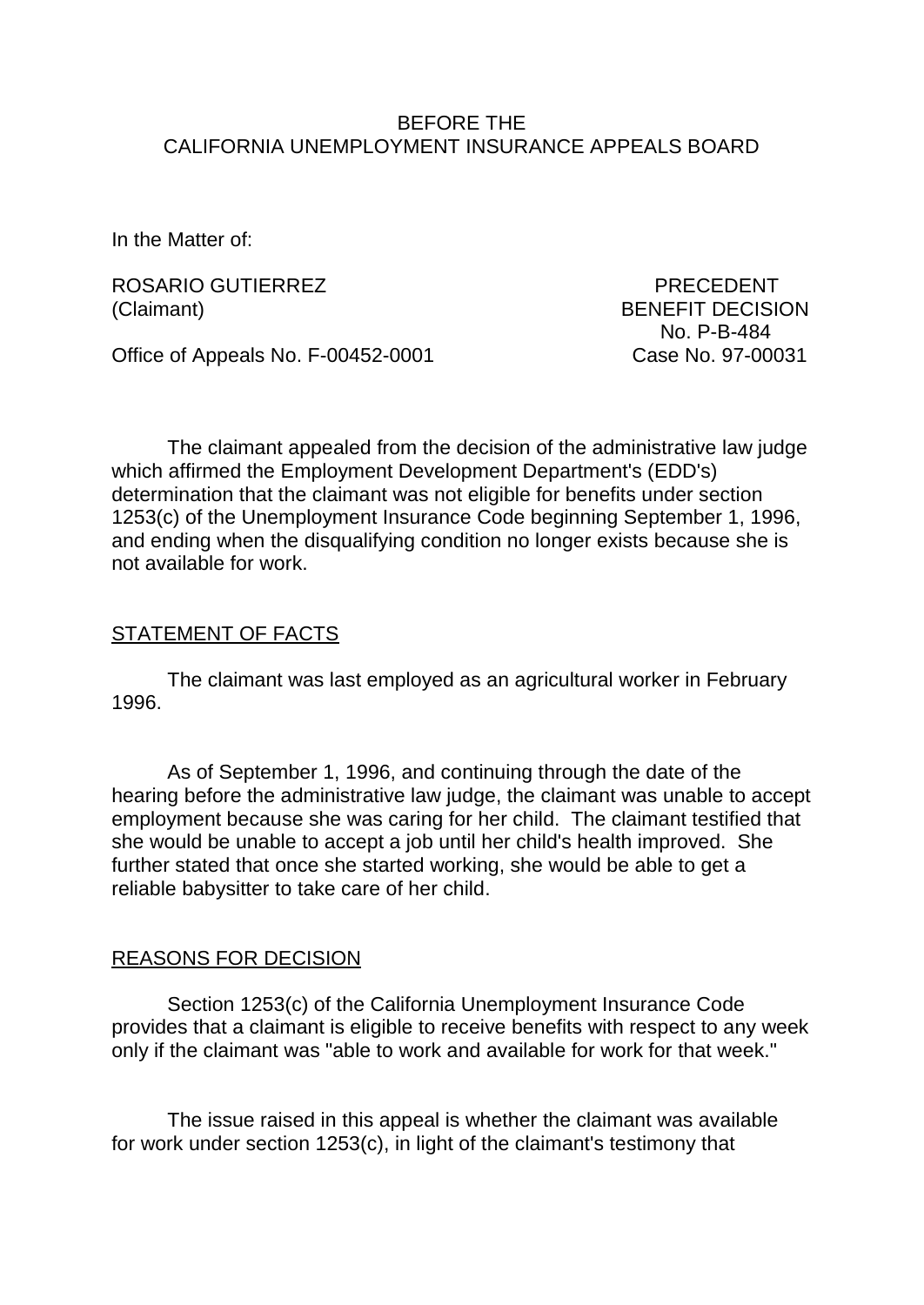she was unable to accept any employment until such time as her child's health improves. In Sanchez v. Unemployment Insurance Appeals Board, (1977), 20 Cal. 3d 55, the Supreme Court of California held that availability for work within the meaning of section 1253(c) "requires no more than (1) that an individual claimant be willing to accept suitable work which he has no good cause for refusing and (2) that the claimant thereby make himself available to a substantial field of employment." Id. at 67.

In the present case, the claimant testified that EDD was correct in asserting that the claimant could not go to work because she did not have child care. When the administrative law judge asked the claimant how she would take a job, the claimant testified, "Well, once my boy gets better." Based on the claimant's uncontradicted testimony, we conclude that the claimant has completely foreclosed the possibility of accepting any employment until such time as her child's health improves.

Sanchez states "once a claimant has shown he is available for suitable work which he has no good cause for refusing, the burden of proof on the issue of whether he is available to a 'substantial field of employment' lies with the department." Id. at 71 (emphasis added). The question in this case is whether a claimant who has completely restricted his or her availability for work for reasons that would constitute "good cause" for refusal of work may yet be found ineligible for benefits in the absence of any evidence by EDD regarding the existence or nonexistence of a "substantial field of employment." We answer this question in the affirmative and hold that Sanchez does not compel EDD to present evidence on an issue that is conclusively established absent such evidence.

By the clear language of Sanchez, EDD's obligation to establish the lack of a substantial field of employment arises only after the claimant has established his or her availability for some suitable work. It is important to recognize that the Sanchez case involves a claimant who placed only a partial restriction on her availability for work. Where only a partial restriction is asserted, there still exists at least the theoretical possibility that suitable work for the claimant exists. Under those circumstances benefits may be denied only where such possibility is rebutted by EDD's showing that the claimant's restriction is so broad that no substantial field of employment remains.

In contrast, the claimant in the present case has completely restricted her availability for work. Where the claimant's unrebutted testimony establishes a complete lack of availability for suitable work there is no "reasonable probability . . . for obtaining suitable employment so that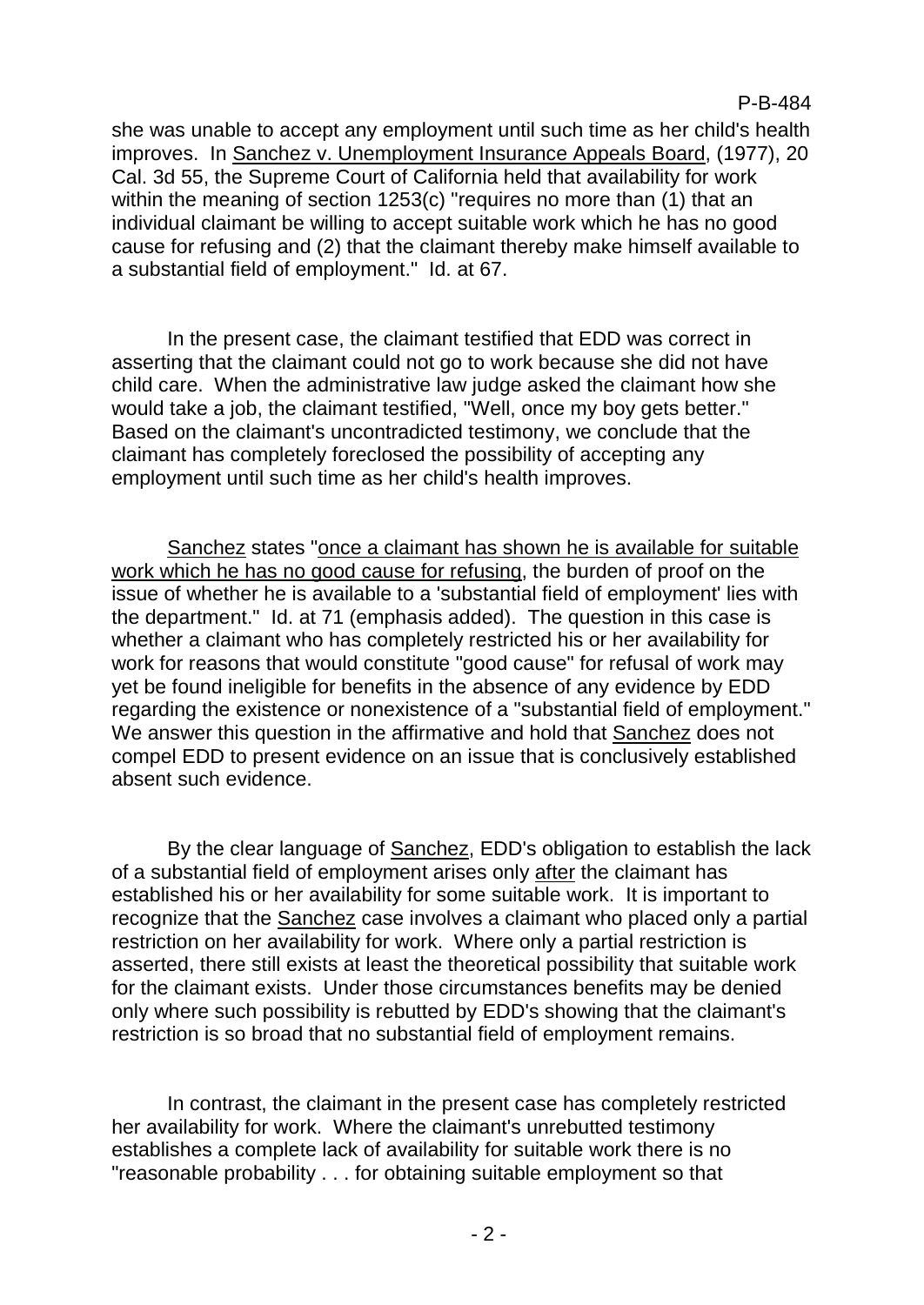P-B-484

the willingness to work, coupled with some prospects of work, can result in a finding that during the weeks for which benefits are claimed, the claimant has been ready, willing, and able to accept suitable employment in a labor market where that willingness may result in gainful employment." Sanchez, supra, at 66, quoting P-B-170, (italics in original). Therefore, where it is found that the claimant is not willing to accept any suitable work, EDD need not present evidence on whether there remains a substantial field of employment to which the claimant is attached.

Under these circumstances we find that the claimant is not available for work under section 1253(c). When the claimant's son's health improves enough for her to reenter the workplace, the claimant should contact EDD to reopen her claim and notify EDD that the disqualifying condition no longer exists.

#### **DECISION**

The decision of the administrative law judge is affirmed. Benefits are denied from September 1, 1996, and ending when the disqualifying condition no longer exists.

Sacramento, California, August 5, 1997.

# CALIFORNIA UNEMPLOYMENT INSURANCE APPEALS BOARD

LOUIS WM. BARNETT, Chairman

INGRID C. AZVEDO

GEORGE E. MEESE

JAMES S. STOCKDALE

DISSENTING - Written Opinion Attached

PHILIP S. RYAN

DAVID A. ROBERTI

#### ROBERT P. MARTINEZ